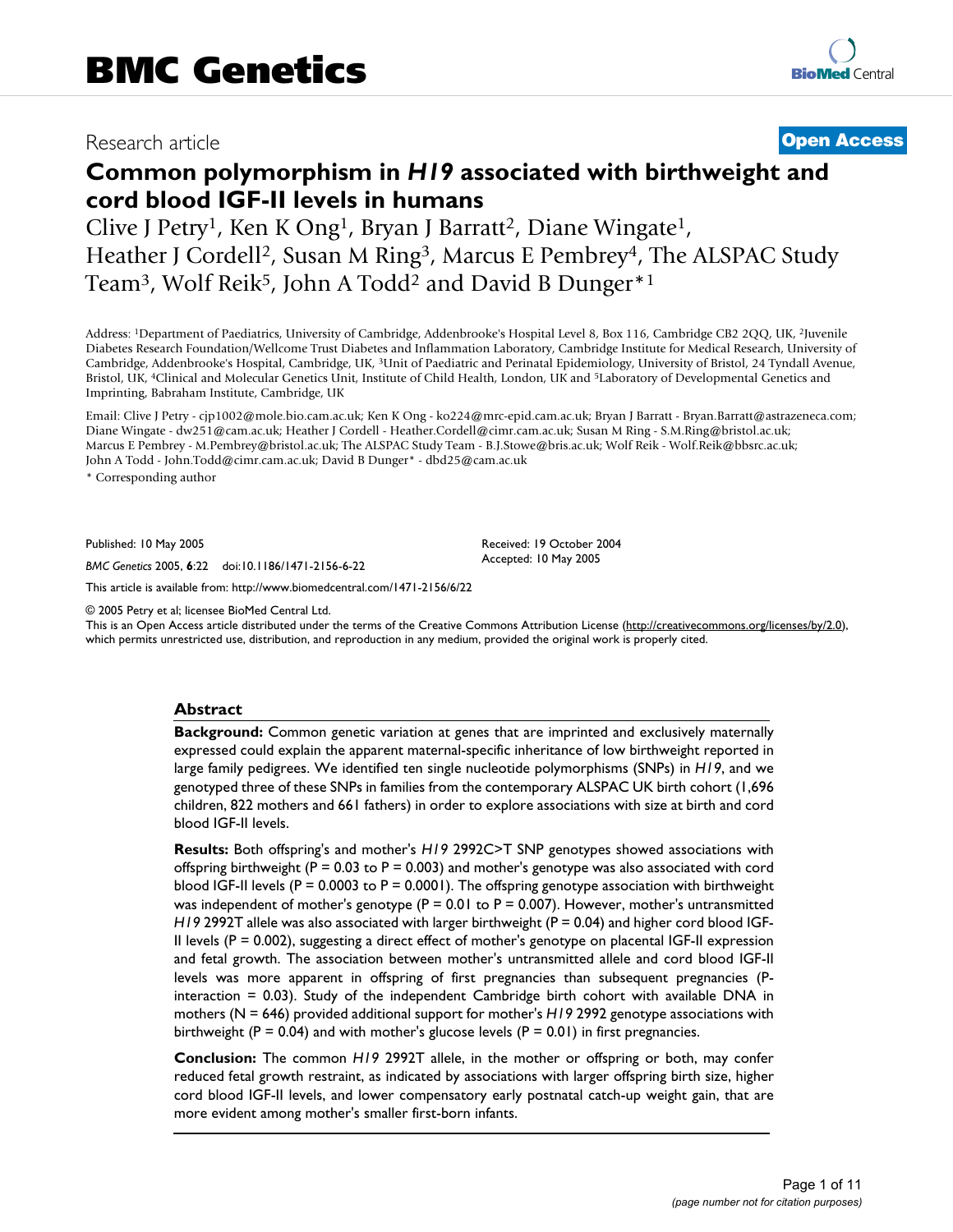# **Background**

The maternal-uterine environment has a major influence on fetal growth and size at birth [1]. Early cross-breeding experiments in animals demonstrated that fetal growth could be restrained or enhanced from its genetic potential, according to the size of the mother [2,3]. In a normal human birth cohort study, we demonstrated that over 50% of all offspring may have experienced clinically significant restraint or enhancement of growth *in utero*, followed by compensatory catch-up or catch-down growth respectively during the first 2 years of postnatal life [4].

Birth order is an important common determinant of maternal-uterine restraint, as first-born infants are more likely to be restrained *in utero* and show compensatory postnatal catch-up growth, compared to subsequent-born infants [5]. Heritable or genetic factors may also contribute to degree of maternal restraint of fetal growth; from studies of birthweights in extended human families it has been suggested that low birthweight may be maternally transmitted [6]. We previously reported association between thinness at birth and the common 16189 variant in mitochondrial DNA, which is maternally transmitted [7]. Another possible mechanism to explain maternal inheritance of fetal growth restraint is common variation in genes that are imprinted and exclusively maternally expressed.

Many of the genes known to be imprinted and paternally or maternally expressed influence fetal growth [8]. An imprinted region on chromosome 11p15.5 in humans regulates the major fetal growth factor "insulin-like growth factor-II" (IGF-II). The *IGF2* gene is imprinted and paternally expressed in both the mouse and human fetus [9,10]. The mechanisms of imprinting and expression of *Igf2* have been thoroughly studied in the mouse. The gene is regulated by DNA elements close to *Igf2*, such as silencers [11] and activators [12], and particularly by enhancers located distal to the neighbouring maternally expressed gene *H19* [13,14]. Access to these enhancers is restricted by an epigenetically controlled insulator upstream of *H19* [15-18]. Finally, the maternally expressed *H19* gene itself does not code for a protein, but the RNA has growth suppressing functions [19], potentially through inhibiting translation of IGF2 RNA [20].

We therefore aimed to demonstrate whether common genetic variation in human *H19* may be associated with fetal growth restraint in a large representative birth cohort. We identified a common *H19* 2992 C>T SNP that was associated with offspring birth size, cord blood IGF-II levels, and infancy catch-up weight gain. These associations were more evident among first-born infants, and we propose that the common *H19* 2992T allele may confer reduced fetal growth restraint.

# **Results**

Of the ten SNPs that we identified in the *H19* region, we selected three SNPs (2992 C/T; 1737 A/G; and 3238 A/G) that marked different common *H19* haplotypes for genotyping in ALSPAC offspring DNA samples for genetic association studies.

### *Associations with offspring* **H19** *genotypes*

Offspring *H19* 2992 SNP genotypes showed significant associations with size at birth (Table [1\)](#page-1-0). However, neither *H19* 1737 nor 3231 genotypes were associated with birth size (data not shown).

*H19* 2992, 1737 and 3231 genotypes were in significant linkage disequilibrium, and haplotype analysis revealed only 7 genotype combinations with frequency >1%. Only those two haplotypes that included a 2992T allele had birthweights that were above the average [see Additional file 1].

<span id="page-1-0"></span>

| Table 1: Birth size and cord IGF-II levels by offspring H19 2992 genotype (ALSPAC cohort) |  |
|-------------------------------------------------------------------------------------------|--|
|                                                                                           |  |

|                     | <b>CC</b><br>$(n = 1075)$     | CТ<br>$(n = 518)$             | тт<br>$(n = 54)$             | $P_{A}$ | $P_{\rm D}$ |
|---------------------|-------------------------------|-------------------------------|------------------------------|---------|-------------|
| Weight (gm)         | $3468 \pm 488$                | $3522 \pm 486$                | $3524 \pm 587$               | 0.03    | 0.02        |
| Length (cm)         | $50.7 \pm 2.0$                | $50.9 \pm 2.0$                | $50.9 \pm 2.1$               | 0.08    | 0.06        |
| Head circ. (cm)     | $34.9 \pm 1.2$<br>$(n = 226)$ | $34.9 \pm 1.3$<br>$(n = 110)$ | $35.0 \pm 1.6$<br>$(n = 13)$ | 0.3     | 0.4         |
| Cord IGF-II (ng/dl) | $275 \pm 78$                  | $277 \pm 79$                  | $337 \pm 91$                 | 0.1     | 0.3         |

Mean ± SD, adjusted for sex, gestation and parity.

 $P_A$  = P value for additive genetic model (per T allele)

 $P_D$  = P value for dominant genetic model (CC versus T/\*)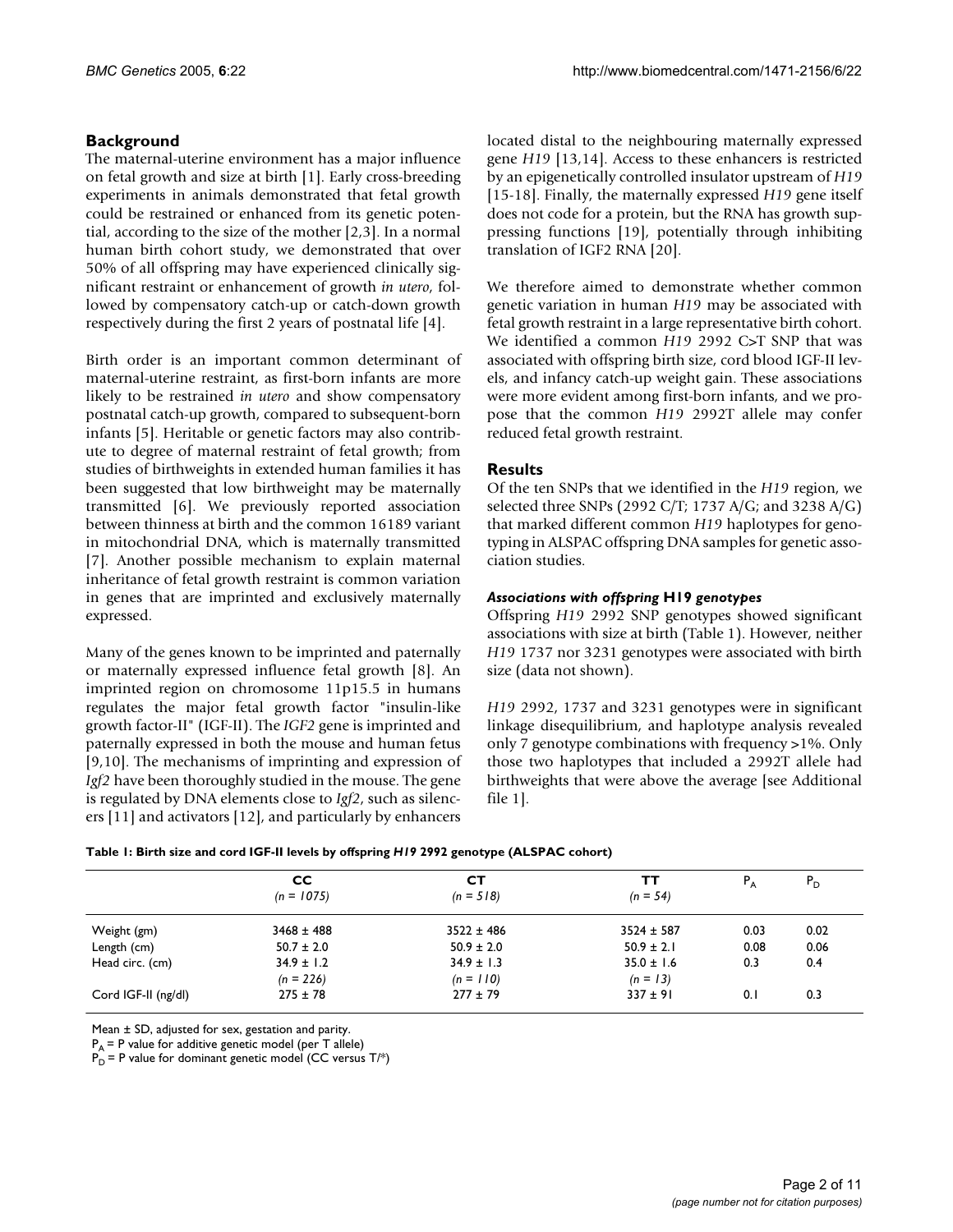| Mothers genotype    | <b>CC</b>      | <b>CT</b>      | ТT             | $P_A$  | $P_D$  |
|---------------------|----------------|----------------|----------------|--------|--------|
|                     | $(n = 550)$    | $(n = 242)$    | $(n = 30)$     |        |        |
| Weight (gm)         | $3457 \pm 474$ | $3543 \pm 508$ | $3595 \pm 485$ | 0.003  | 0.003  |
| Length (cm)         | $50.7 \pm 2.0$ | $51.0 \pm 1.9$ | $51.1 \pm 1.8$ | 0.04   | 0.04   |
| Head circ. (cm)     | $34.8 \pm 1.2$ | $35.1 \pm 1.3$ | $34.9 \pm 1.4$ | 0.07   | 0.03   |
|                     | $(n = 164)$    | $(n = 61)$     | $(n = 9)$      |        |        |
| Cord IGF-II (ng/dl) | $266 \pm 72$   | $312 \pm 99$   | $312 \pm 92$   | 0.0003 | 0.0001 |
| Fathers genotype    | <b>CC</b>      | <b>CT</b>      | ТT             | $P_A$  | $P_D$  |
|                     | $(n = 442)$    | $(n = 201)$    | $(n = 18)$     |        |        |
| Weight (gm)         | $3492 \pm 491$ | $3474 \pm 472$ | $3537 \pm 519$ | 0.9    | 0.7    |
| Length (cm)         | $50.8 \pm 1.9$ | $50.8 \pm 1.9$ | $51.1 \pm 1.7$ | 0.8    | 0.9    |
| Head circ. (cm)     | $34.9 \pm 1.2$ | $34.9 \pm 1.2$ | $35.0 \pm 1.2$ | 0.9    | 0.7    |
|                     | $(n = 76)$     | $(n = 37)$     | $(n = 3)$      |        |        |
| Cord IGF-II (ng/dl) | $270 \pm 75$   | $290 \pm 93$   | $245 \pm 96$   | 0.5    | 1.0    |

<span id="page-2-0"></span>**Table 2: Birth size by mothers or fathers** *H19* **2992 genotype (ALSPAC cohort)**

Mean ± SD, adjusted for sex, gestation and parity.

 $P_A$  = P value for additive genetic model (per T allele)

 $P_D = P$  value for dominant genetic model (CC versus T/\*)

#### *Associations with mother's* **H19** *2992 genotype*

The *H19* 2992 SNP was subsequently genotyped in DNA samples collected from mothers and fathers, for which the family relationships had been validated by genotyping. *H19* 2992 genotype in mothers, but not in fathers, showed associations with size at birth, and also with cord blood IGF-II levels (Table [2\)](#page-2-0). Mother's *H19* 2992 genotype associations were independent of mother's pre-pregnancy weight and height (additive models: birthweight: P  $= 0.001$ ; cord IGF-II levels:  $P = 0.0005$ ). The association between mother's *H19* 2992 genotype and IGF-II levels appeared to vary with mother's parity (birth order), being evident only in first pregnancies (Figure [1](#page-3-0)), although formal test for interaction did not reach significance ( $P =$ 0.06). When both mother's and offspring's genotypes were included in a multivariate analysis, birthweight was significantly associated with both mother's *H19* 2992 genotype (P < 0.05) and also offspring's *H19* 2992 genotype  $(P = 0.01)$ , suggesting that there were separate effects of mother's and offspring's genotype on birthweight.

#### *Mother's untransmitted* **H19** *2992 allele effects*

Effects of mother's genotype, independent of transmission to the offspring, were examined by looking at association with mother's *H19* 2992 CC versus CT genotype within CC genotype offspring. Mother's untransmitted T versus C allele was associated with larger birthweight ( $P =$ 0.04) and higher cord blood IGF-II levels ( $P = 0.002$ ; Table [3\)](#page-4-0). As suggested by the overall associations with mother's genotype (in Figure [1](#page-3-0)), the effect of mother's untransmitted allele on IGF-II levels was clearer in first

pregnancies ( $P = 0.0002$ ) than in subsequent pregnancies (P = 0.36; P-interaction between mother's untransmitted allele and birth order = 0.03).

Those results indicate that the *H19* 2992 SNP associations may depend on mother's genotype. However, offspring *H19* 2992 SNP associations were also seen independent of mother's genotype; among CC genotype mothers, offspring CC vs. CT genotype was also associated with birthweight ( $P = 0.007$ , Table [4\)](#page-4-1).

#### **H19** *2992 allele transmission and parent-of-origin effects*

Among the validated parent-offspring trios, comparison of allele transmission from heterozygous parents to their offspring showed that T versus C allele transmission was not associated with birthweight ( $P = 0.22$ , number of observations = 204), nor with cord blood IGF-II levels (P = 0.52, number of observations = 38). Nor was there any difference between paternal and maternal T allele transmission (parent-of-origin effects) on birthweight ( $P =$ 0.92, number of observations = 87), or on IGF-II levels (P = 0.81, number of observations = 15). Data on mother's parents' genotypes were unavailable.

#### *Genotype associations with postnatal weight gain*

1,449 ALSPAC children were followed-up to age 3 years. Neither offspring nor parental *H19* genotypes showed association with offspring body size at age 3 years (not shown). The apparent loss of T allele-related size advantage between birth and age 3 years was explained by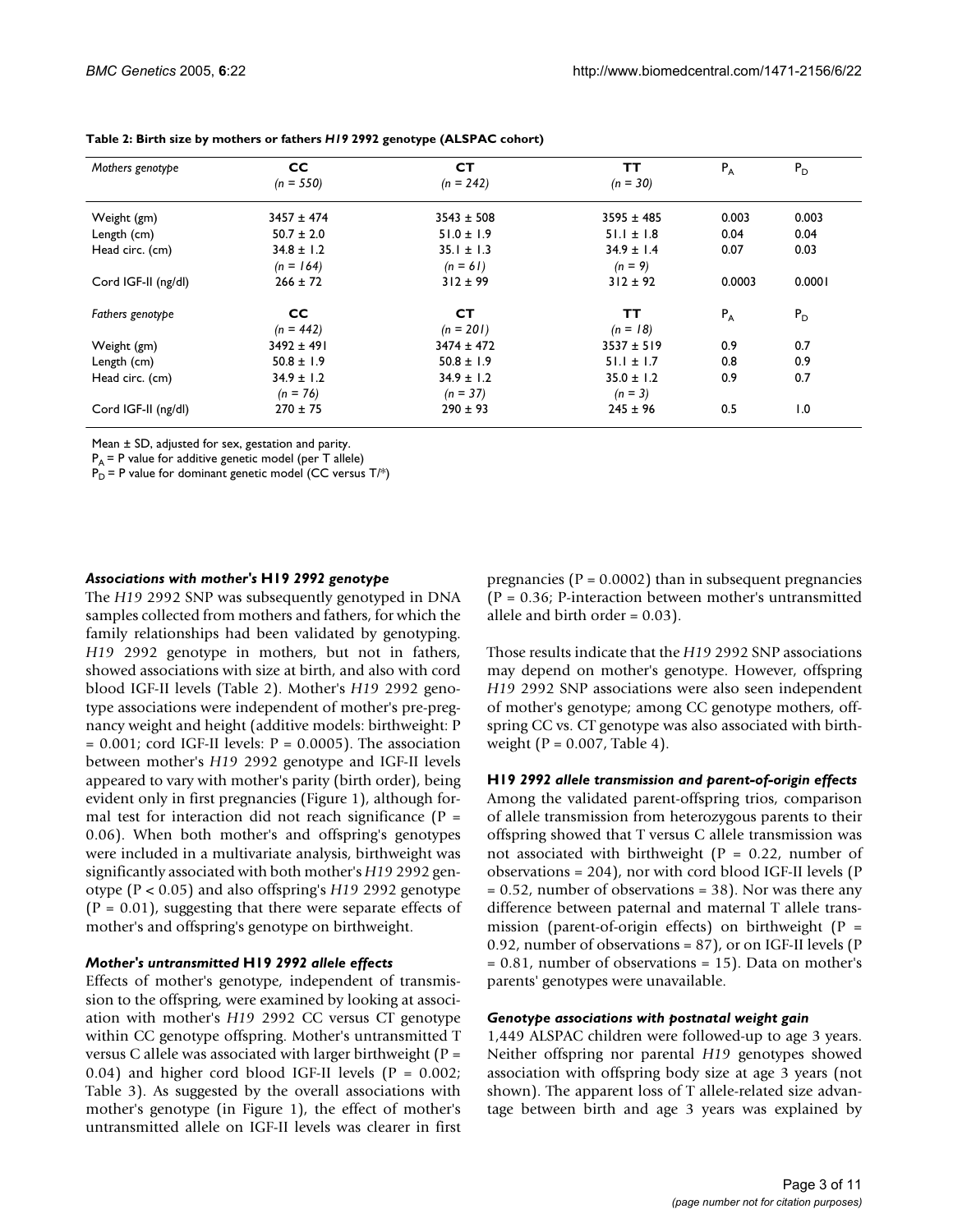<span id="page-3-0"></span>

Birthweight SD score (A) and cord blood IGF-II levels at birth (B) in the ALSPAC cohort, by mother's *H19* 2992 genotype, and stratified by birth order ("Primip" = mother's first child; "Non-primip" = second or subsequent child). Mean ± 95% CI. Firstborn infants had lower birthweights than infants of subsequent pregnancies (Ref. 5). Associations with mother's genotype (CC vs. T\* [CT or TT]) were only seen in first pregnancies.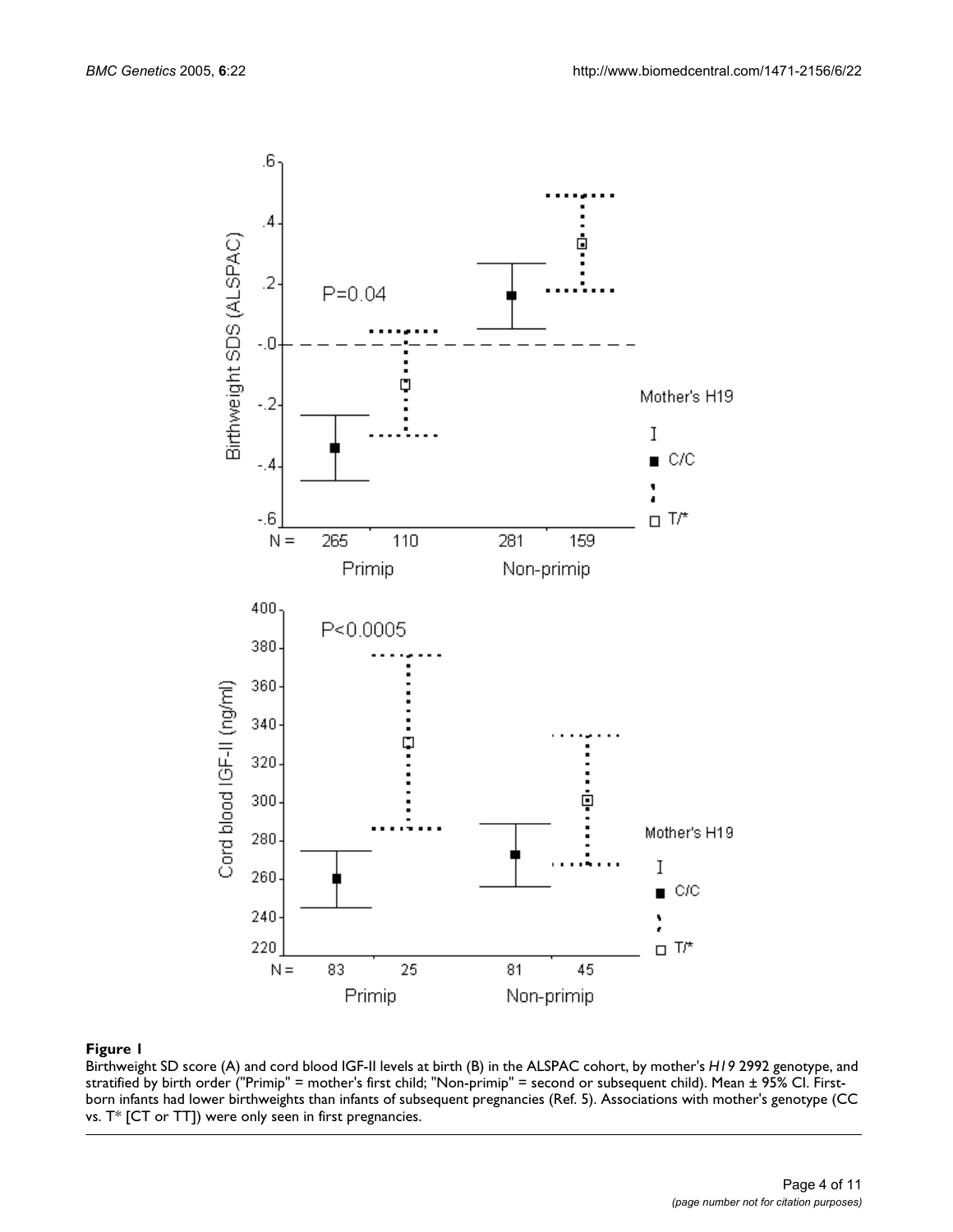|                     | <b>Mother's Genotype</b>    |                             | <b>ANOVA</b> |  |
|---------------------|-----------------------------|-----------------------------|--------------|--|
|                     | <b>CC</b>                   | <b>CT</b>                   |              |  |
| Birthweight (gm)    | $3431 \pm 474$              | $3533 \pm 505$              | $P = 0.04$   |  |
| Cord IGF-II (ng/dl) | $(n = 407)$<br>$264 \pm 72$ | $(n = 96)$<br>$320 \pm 108$ | $P = 0.002$  |  |
|                     | $(n = 124)$                 | $(n = 22)$                  |              |  |

#### <span id="page-4-0"></span>**Table 3: Birthweight and IGF-II levels by maternal** *H19* **2992 genotype, within CC genotype offspring (i.e. effect of mother's untransmitted allele), (ALSPAC cohort)**

Mean ± SD, adjusted for sex, gestation and parity.

#### <span id="page-4-1"></span>**Table 4: Birthweight and IGF-II levels by offspring** *H19* **2992 genotype, within CC genotype mother's (i.e. effect of fetal genotype), (ALSPAC cohort)**

|                     | <b>Offspring Genotype</b> |                | <b>ANOVA</b> |  |
|---------------------|---------------------------|----------------|--------------|--|
|                     | <b>CC</b>                 | <b>CT</b>      |              |  |
| Birthweight (gm)    | $3425 \pm 490$            | $3535 \pm 495$ | $P = 0.007$  |  |
|                     | $(n = 408)$               | $(n = 126)$    |              |  |
| Cord IGF-II (ng/dl) | $262 \pm 80$              | $266 \pm 98$   | $P = 0.8$    |  |
|                     | $(n = 125)$               | $(n = 36)$     |              |  |

Mean ± SD, adjusted for sex, gestation and parity.

<span id="page-4-2"></span>

|  |  |  |  | Table 5: Size at 3 years, and growth from birth, by offspring H19 2992 genotype, (ALSPAC cohort) |  |
|--|--|--|--|--------------------------------------------------------------------------------------------------|--|
|--|--|--|--|--------------------------------------------------------------------------------------------------|--|

| Offspring genotype         | CC.<br>$(n = 946)$ | CТ<br>$(n = 462)$ | тт<br>$(n = 41)$ |      | $P_{\rm D}$ |
|----------------------------|--------------------|-------------------|------------------|------|-------------|
|                            |                    |                   |                  |      |             |
| Weight at 3 y (kg)         | $15.0 \pm 1.7$     | $14.9 \pm 1.7$    | $14.8 \pm 1.7$   | 0.4  | 0.4         |
| Height at $3 \times (cm)$  | $95.6 \pm 3.6$     | $95.3 \pm 3.5$    | $95.2 \pm 3.7$   | 0.2  | 0.2         |
| Change in Weight SDS 0-3 y | $0.01 \pm 1.17$    | $-0.13 \pm 1.07$  | $-0.10 \pm 1.29$ | 0.01 | 0.02        |
| Change in Height SDS 0-3 y | $0.06 \pm 1.12$    | $-0.10 \pm 1.02$  | $-0.17 \pm 1.26$ | 0.01 | 0.01        |

Mean ± SD, adjusted for sex and age

 $P_A$  = P value for additive genetic model (per T allele)

 $P_D$  = P value for dominant genetic model (CC versus T/\*)

slower rates of weight gain during this period (Table [5\)](#page-4-2). As with birthweight and IGF-II levels, the *H19* 2992 genotype associations with postnatal weight gain were more apparent in offspring of first pregnancies (Figure 2).

#### *Replication of mother's* **H19** *2992 genotype associations in the Cambridge cohort*

In the independent Cambridge birth cohort ( $n = 646$ ) births analysed), we obtained additional support for the association between mother's *H19* 2992T allele and larger birthweight in offspring of first pregnancies ( $P = 0.04$ , Figure [3A](#page-6-0)). Mother's glucose levels one hour post oral glucose at 27 to 32 weeks gestation (mean  $\pm$  SD: 5.5  $\pm$  1.2 mmol/l) were positively related to offspring birthweight (r = 0.14, P = 0.01), and mother's *H19* 2992 T/\* genotype was also associated with higher mother's glucose levels during first pregnancies ( $P = 0.01$ , Figure [3](#page-6-0)B).

#### **Discussion**

In two separate contemporary birth cohorts we have identified associations between a common *H19* 2992 genotype and birthweight. This SNP is located in *H19* exon 5 [see Additional file 2], however its effect on mRNA structure or function is unknown and *H19* has no protein product. An insulator upstream of *H19* [15-18] and enhancers downstream [13,14] regulate imprinting of *IGF2*, which encodes a major fetal growth factor [21]. In addition *H19* RNA may suppress *IGF2* expression in trans [20] and has tumour suppressor functions in cell transfection studies [19]. Consistent with the birthweight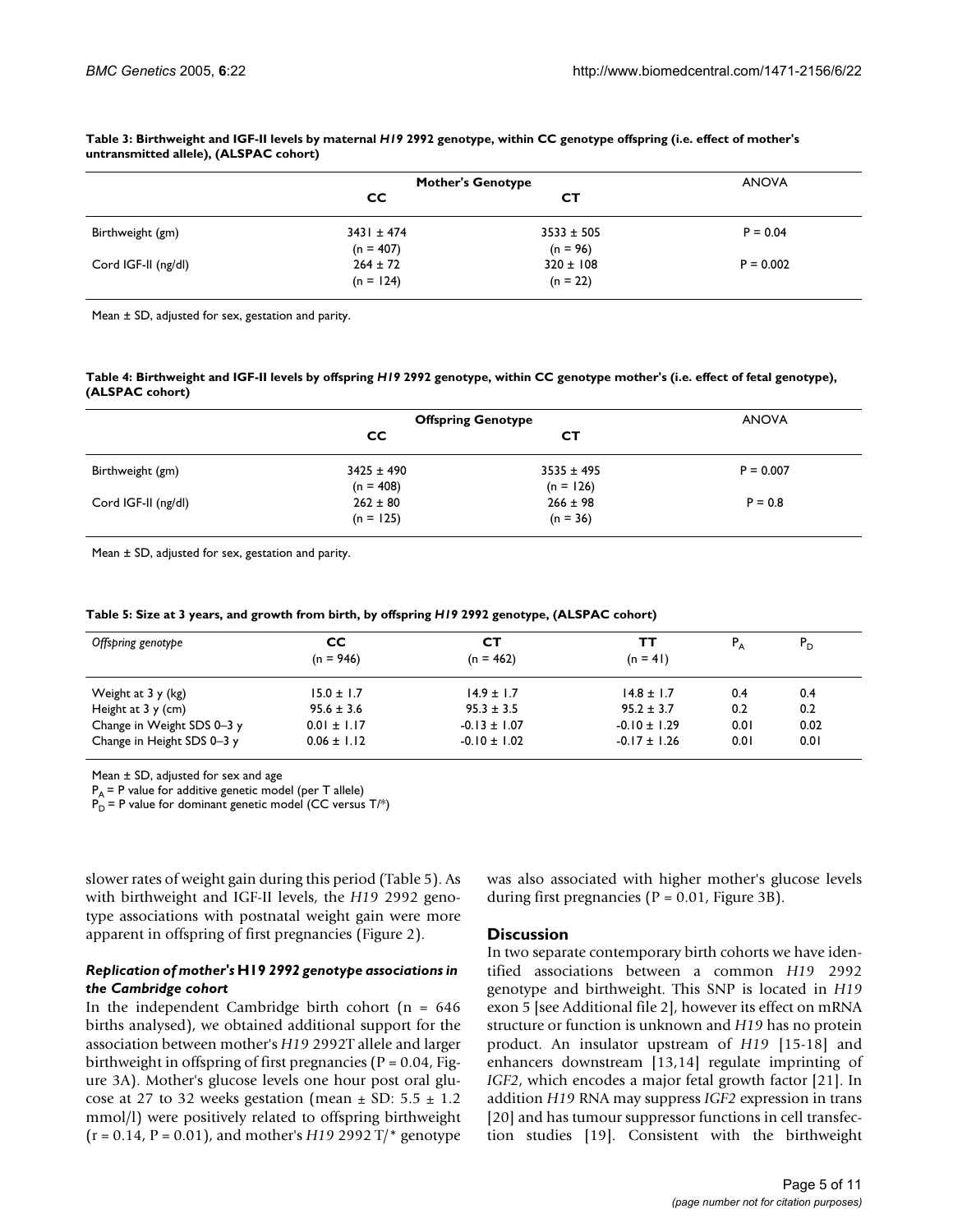

Postnatal weight gain (change in weight SD score 0–3 years) in the ALSPAC cohort, by offspring's (A) or mother's (B) *H19*  2992 genotype, and stratified by birth order ("Primip" = mother's first child; "Non-primip" = second or subsequent child). Mean ± 95% CI. The overall association between weight gain and offspring genotype (CC vs. T\* [CT or TT], P = 0.01; Table 5) was only apparent in first-born offspring.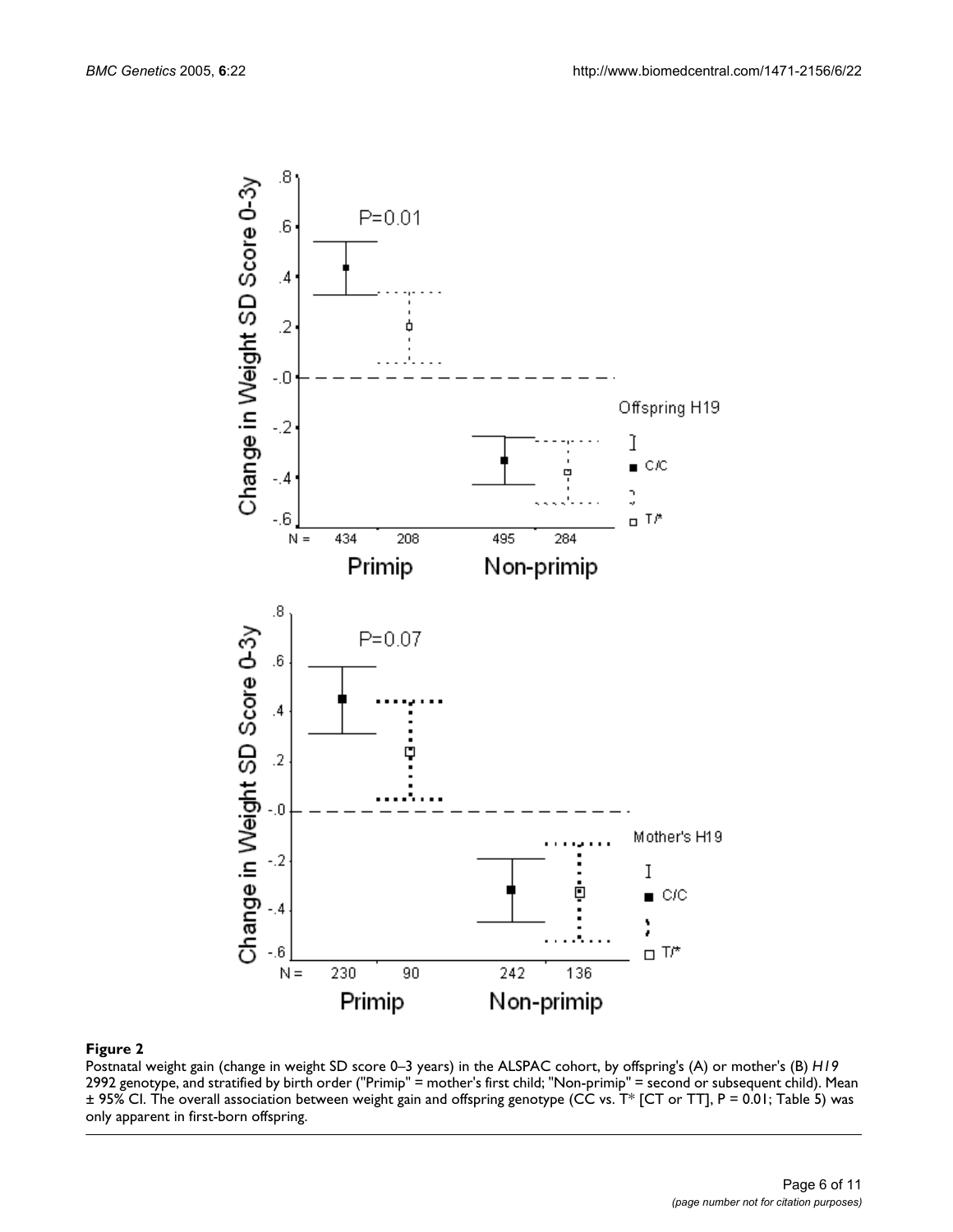<span id="page-6-0"></span>

Birthweight SD score (A) and mother's glucose levels one hour post-oral glucose load at 27 to 32 weeks gestation (B) in the Cambridge cohort, by mother's *H19* 2992 genotype, and stratified by birth order ("Primip" = mother's first child; "Non-primip" = second or subsequent child). Mean ± 95% CI. Associations with mother's genotype (CC vs. T\* [CT or TT]) were only seen in first pregnancies.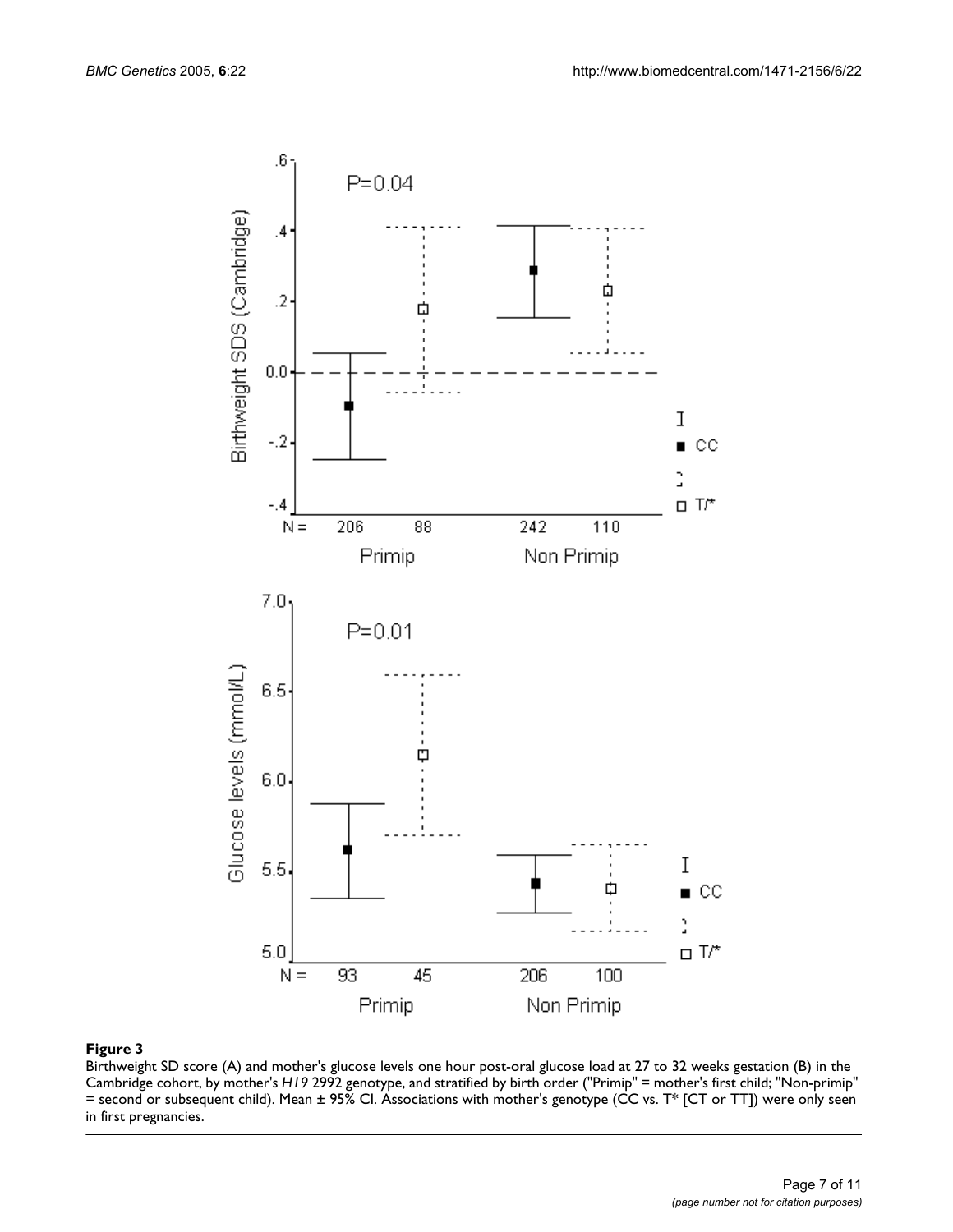association, *H19* 2992 genotype was also associated with cord blood IGF-II protein levels at birth.

Birthweight associations were found with both mother's and offspring's *H19* 2992 genotypes, and it is not clear whether our findings represent direct effects of mother's genotype, offspring genotype, or both. As in other population studies, the low number of available DNA samples and genotypes from fathers contributed to relatively lower statistical power to formally detect effects of *H19* 2992 allele transmission. However, we did observe significant birthweight and cord blood IGF-II associations with mother's untransmitted allele, suggesting direct effects of mother's genotype. While in mice *H19* and *IGF2* are not expressed postnatally [22], in humans *IGF2* expression continues into adulthood [23]. In most adult tissues *IGF2* expression remains monoallelic as in the fetus, however biallelic expression is observed in adult human liver [23]. It is possible that mother's *H19* 2992 genotype may regulate *IGF2* expression in maternally-derived placental tissues. Alternatively, *H19* regulation of maternal *IGF2* expression could influence mother's glucose metabolism [24] and thereby influence placental glucose transfer and fetal growth [25]. Offspring *H19* 2992 genotype was associated with birthweight, but not with IGF-II levels. It is possible that this discrepancy could relate to reduced power due to the smaller number of IGF-II samples available, or alternatively it could be possibly explained by a non-IGF-II mediated effect of *H19* on birthweight. The association between birthweight and IGF-II levels in cord blood at birth is weak, and it is possible that the effects of IGF-II on fetal growth may be specific to certain tissues or developmental stages in fetal life [26].

The *H19* 2992 genotype associations with birthweight and IGF-II were independent of mother's body size and were more apparent in mother's first pregnancies. Firstborn offspring are more growth-restrained *in utero* than subsequent children, as evident by smaller birth size and compensatory rapid postnatal weight gain within the first 2 to 3 years [5]. The mechanism of growth restraint seen in first pregnancies is unknown, but could reflect a maternally inherited genetic trait with subsequent relaxation of restraint in later pregnancies [27]. We propose that the common *H19* 2992T allele, either in the mother or offspring, confers reduced fetal growth restraint particularly among first-born infants as indicated by larger birth size and less postnatal compensatory catch-up weight gain.

In subsequent pregnancies and in larger babies, a mendelian pattern of inheritance of birthweight is observed [27]. It was in these second and subsequent pregnancies that we saw association between size at birth and common allele class at the insulin gene minisatellite (*INS* VNTR) [28],

which also regulates *IGF2* expression [29]. Offspring *INS* VNTR class III alleles were associated with larger head size and higher IGF-II levels at birth, and this effect was masked in growth-restricted first pregnancies [28]. Thus, there may be important interaction between maternal parity and imprinted and non-imprinted genes involved in the regulation of IGF-II expression and fetal growth.

Altogether we identified ten SNPs in *H19*. Given that there is no confirmed function for the *H19* transcript *in vivo* [30], it is difficult to assess the effect of the *H19* 2992 SNP. It is possible that this variant: (a) may alter the RNA itself, and might influence the putative growth suppressing function of the *H19* RNA; (b) may influence levels of *H19* transcripts, leading to an effect as above; (c) may be in linkage with an unidentified regulatory element in *H19* acting on *IGF2* in cis; (d) may be in linkage with variants in known cis regulatory elements for *IGF2*, such as the insulator or the enhancers. Further work, including systematic genotyping of other SNPs in the extended region and functional studies, will be required to identify the causal variant(s) and, hence, possible mechanisms by which they may influence birthweight and cord blood IGF-II levels. The identification of separate effects of *H19* on fetal growth, by acting both within the mother and also within the fetus, could be confirmed by studying a larger population to provide greater power to detect an interaction between mother's and offspring's genotypes, and by exploration of grand-parental genotype and allele transmission to the mother. Intriguingly, while we confirmed that the offspring 2992 genotype (CC vs. CT) association with birthweight was independent of mother's genotype (within CC mothers; Table [4](#page-4-1)), that finding also raises the surprising suggestion of a paternal *H19* allele transmission effect, however, we did not detect any formal association with paternal transmission. An alternative explanation would be that the *H19* 2992 is in LD with another paternally transmitted determinant of birthweight. Further studies with larger numbers of complete informative trios will be needed to clarify this issue.

#### **Conclusion**

In conclusion, the common *H19* 2992T allele, in the mother or offspring or both, may confer reduced fetal growth restraint, as indicated by associations with larger offspring birth size, higher cord blood IGF-II levels, and lower compensatory early postnatal catch-up weight gain. These observations may have implications for the early origins of adult disease hypothesis [31]. Following the original observations of association between small size at birth and increased later risks for cardiovascular disease and diabetes [32], recent studies have highlighted that these risks are strongest in subjects with the combination of fetal growth restraint followed by rapid postnatal catchup growth [33]. Common factors that lead to fetal growth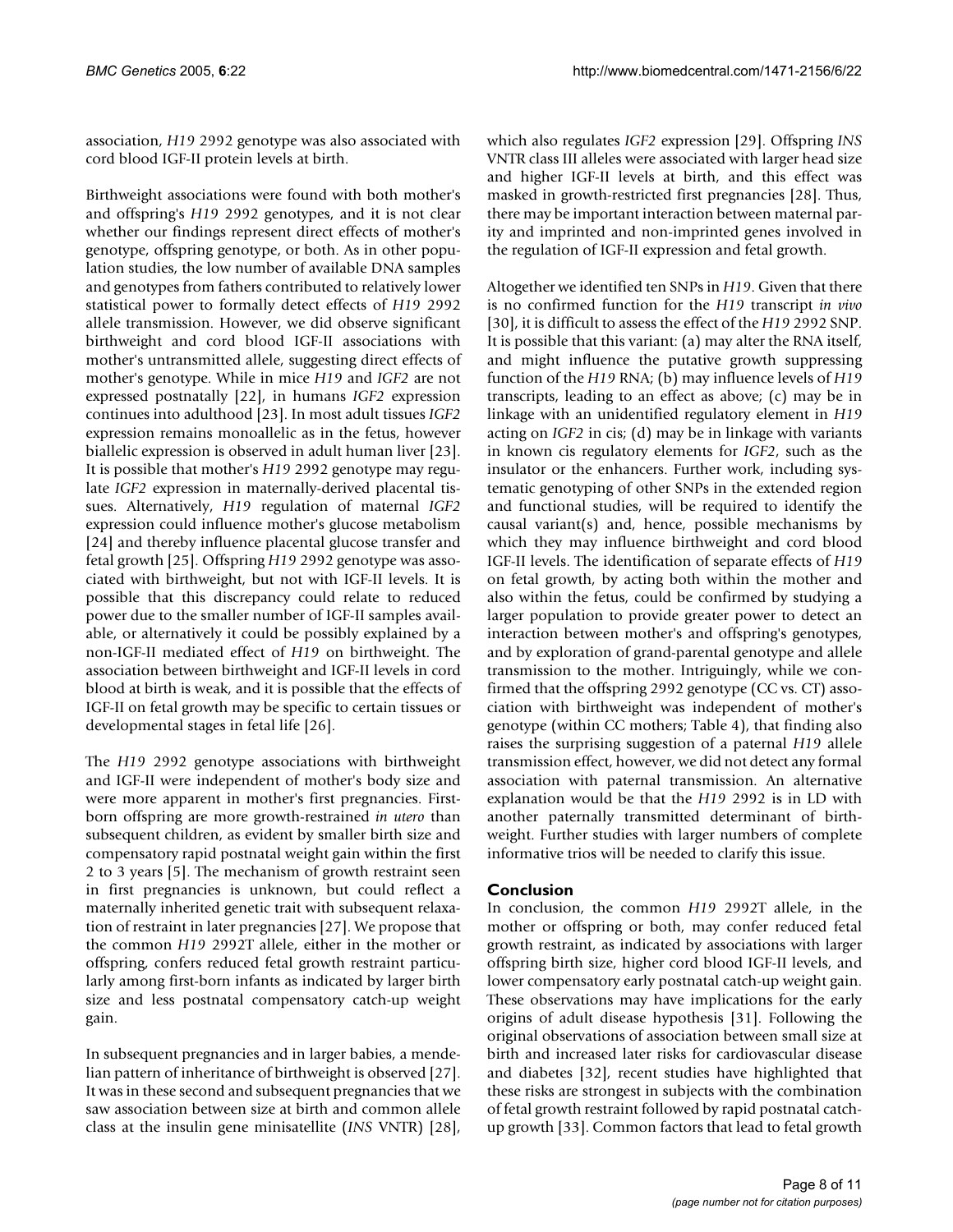restraint in humans include mother's smoking and 1st pregnancies [5]. Common variants in exclusively maternally-expressed genes (such as *H19*) or maternally transmitted genes (such as in mitochondrial DNA) [7] could also contribute to fetal growth restraint and compensatory postnatal catch-up growth.

# **Methods**

### *Subjects*

The Avon Longitudinal Study of Parents and Children (ALSPAC) birth cohort numbers 14,185 children comprising over 80% of all births in three Bristol based health authorities between April 1991 and December 1992 [34]. Our studies are confined to a 10% sub-cohort ("Children in Focus") [4] and a second (control) cohort for which there were detailed data on size at birth and subsequent childhood growth. In these families, offspring DNA was extracted from cord blood samples collected at birth, mothers DNA from venous blood samples in pregnancy, and fathers DNA from mouthswab samples. *H19* genotypes were analysed in available DNA samples from 1,696 children, 822 mothers and 661 fathers. Cord blood samples were collected at birth in 338 of these infants and assayed for IGF-II levels as previously reported [26]; these infants had larger birthweight (mean = 3546 g) than infants for whom cord blood was unavailable (3467 g), but were no different in H19 +2992 genotype (chi-square:  $P = 0.7$ 

The Cambridge (Wellbeing) birth cohort was studied to provide independent confirmation of mother's *H19* genotype associations. This cohort was recruited from fullterm, singleton deliveries at the Rosie Maternity Unit, Cambridge, 1999 to 2000. Routinely collected clinical data were available on offspring birthweight and mother's whole blood glucose levels measured at one hour following a standard dose oral glucose load at 27 to 32 weeks of gestation. Mother's were selected of full-term, singleton infants. Exclusion criteria were mother's hypertension and treatment for diabetes during pregnancy. We sought permission from the mother's General Practitioner to approach the mother to collect her DNA sample by postal mouthswab kits and questionnaire data on her other children. Mother's DNA was extracted and genotyped for the *H19* 2992 genotype only. Local ethical committee approval and signed informed consent from mothers were obtained.

# *SNP identification*

In an independent cohort of 20 subjects, ten SNPs were identified in the *H19* region using denaturing high performance liquid chromatography (Wave™) and were characterised by sequencing of PCR products (SNPs submitted to dbSNP). Confirmation and assessment of allele frequency was obtained by genotyping a second independent cohort of 100–200 subjects. We selected three *H19* SNPs as these SNPs marked different haplotypes (2992 C/ T [rs217727], 1737 A/G [rs2067051], and 3238 A/G [rs2839703]; the SNP numbers relate to their position in accession number M32053). We genotyped these three SNPs in offspring DNA samples from the ALSPAC cohort for genetic association studies. The *H19* 2992 SNP was subsequently genotyped in DNA samples from ALSPAC parents, and from mothers in the Cambridge cohort.

# **H19** *2992 C/T genotyping*

Genomic DNA (40 ng) was amplified in a reaction mixture containing 1x ammonium reaction buffer, 50 µM each dNTP, 500 µM magnesium, 225 ng each primer (forward: 5'-aaagacaccatcggaacagc-3', reverse: 5'-agcttccagact aggcgagg-3'),  $10\%$  (v/v) dimethylsulphoxide and 0.6 units DNA polymerase (Bioline, London, UK) in a 45 µL reaction volume. After an initial 5 min. incubation at 94°C, twenty amplification cycles of 94°C (65 sec.), 58°C (65 sec., dropping  $0.5^{\circ}$ C per cycle) and  $72^{\circ}$ C (140 sec.) were performed. This was followed by 14 cycles of 94°C (65 sec.), 48 °C (65 sec.) and 72 °C (140 sec.) and a final incubation of 72°C for 10 min. After overnight digestion with *Fnu*4HI (2 units per reaction; New England Biolabs, Hitchin, UK) at 37°C, PCR products were separated by agarose gel electrophoresis. This gave a 351 bp band for the 'T' allele and a 304 bp band for the 'C' allele. The observed genotype frequencies: CC: 65.3%, CT: 31.5%, TT: 3.3% (Table [1\)](#page-1-0) were in Hardy Weinberg equilibrium (chi-square test: P = 0.99). The *H19* 2992 SNP was also genotyped in the parents DNA samples.

# **H19** *1737 A/G genotyping*

The reaction mix for the *H19* 1737 genotyping was the same as for the 2992 SNP, with the exception of the oligonucleotide primer sequences (forward: 5'-aaggtgacatcttctcgggg-3'; reverse: 5'-tgagagctcattcactccgc-3'). The amplification conditions were the same as those for the 2992 SNP except that the annealing temperatures were 4°C higher throughout. Overnight digestion with *Tsp*45I (2 units per reaction; New England Biolabs) produced 474 and 131 bp bands for the 'A' allele and 329, 145 and 131 bp fragments for the 'G' allele. The observed genotype frequencies (AA: 23.1%, AG: 52.6%, GG: 24.4%) were in Hardy Weinberg equilibrium (chi-square test:  $P = 0.5$ ).

#### **H19** *3238 A/G genotyping*

The reaction mix for the *H19* 3238 genotyping was the same as for the 2992 SNP, with the exception of the oligonucleotide primer sequences (forward: 5'-aaagacaccatcggaacagc-3'; reverse: 5'-agcttccagactaggcgagg-3'). Amplification conditions were the same as those for the 2992 SNP except that the annealing temperatures were 4°C higher throughout. Overnight digestion with *Dde*I (2 units per reaction; New England Biolabs) produced 137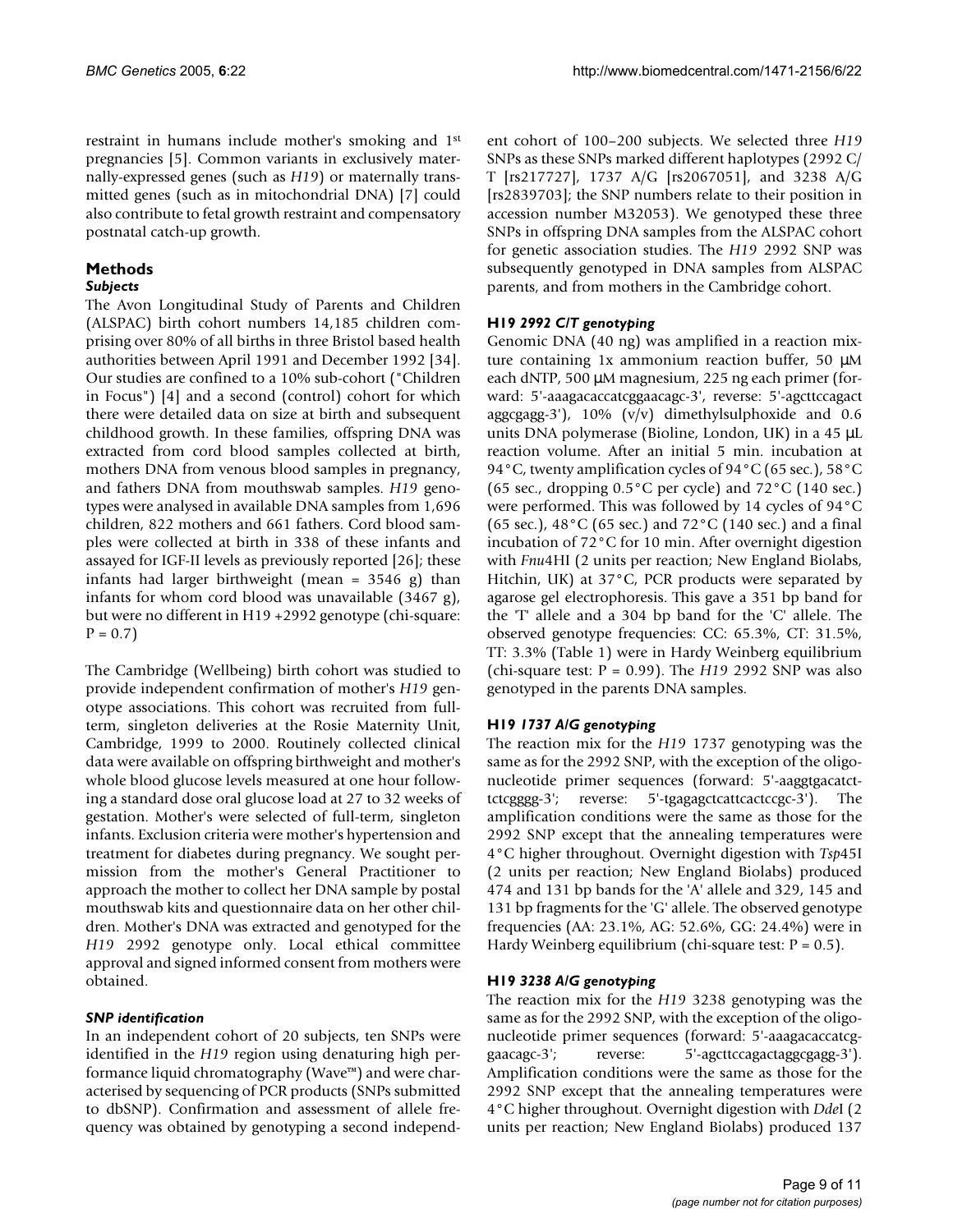and 44 bp bands and multiple small bands (116, 76, 60 and 26 bp) for the 'A' allele and a 181 bp band along with the same multiple small bands for the 'G' allele. The observed genotype frequencies (AA: 38.0%, AG: 48.5%, GG: 13.5%) were in Hardy Weinberg equilibrium (chisquare test:  $P = 0.8$ ).

#### *Microsatellite validation of parental DNA samples*

Parental DNA samples were validated using amplification of markers D16S539, D7S820, D13S317 and D5S818 (Geneprint Multiplex-GammaSTR kit, Promega, Southampton, UK) on an ABI 3700 instrument as previously described [28]. We had DNA samples from 597 complete and validated parent-offspring trios.

#### *Calculations and statistics*

Postnatal weight and length gains were calculated by transforming weight and length data into SD scores allowing for variation relating to (gestational) age and gender, using the formula [SD score = individual value – group mean / group SD] [35], and then calculating changes in weight and length SD score between birth to 3 years.

Associations between offspring or mother's genotype and size at birth were determined by ANOVA. Multivariate analysis (general linear models) was used to identify independent effects of mother's and offspring genotypes. Associations with *H19* 2992 allele transmission were assessed by TDT using both quantitative and qualitative methods. Parent-of-origin effects were sought using quantitative and qualitative methods, allowing for possible confounding by the effects of non-transmission of mother's alleles [36,37].

#### **Abbreviations**

**ALSPAC** – Avon Longitudinal Study of Parents and Children

**IGF** – insulin-like growth factor

**Primip** – primiparous

**SNP** – single nucleotide polymorphism

#### **Authors' contributions**

CP performed genotyping and drafted the manuscript. KO contributed to the study design, and co-ordination, performed statistical analyses and drafted the manuscript. BB performed SNP identification, and contributed to the study design. DW performed Cambridge cohort recruitment, DNA preparation and genotyping. HC performed statistical analyses. SR supervised preparation of ALSPAC DNA samples and validation of genotyping results. MR participated in the design and co-ordination of the ALSPAC study, and supervised DNA management. WR participated in the conception and design of the study. JT supervised SNP identification, genotyping and data analyses. DD was responsible for the study conception, and contributed to the study coordination, analyses and drafting the manuscript. All authors read and approved the final manuscript.

### **Additional material**

### **Additional File 1**

*Birthweight SD score (adjusted for sex and gestational age) by combination of* H19 *2992/1737/3238 genotypes (for each SNP, 1 = more common homozygote, 2 = heterozygote, 3 = less common homozygote).* Click here for file [\[http://www.biomedcentral.com/content/supplementary/1471-](http://www.biomedcentral.com/content/supplementary/1471-2156-6-22-S1.ppt) 2156-6-22-S1.ppt]

### **Additional File 2**

*Schematic map of* H19 *indicating exons, SNPs published on dbSNP and also published SNPs identified by the Juvenile Diabetes Research Foundation/Wellcome Trust Diabetes and Inflammation Laboratory (DIL) T1Dbase<http://www.t1dbase.org/cgi-bin/welcome.cgi>.* H19 *2992 is indicated by the labels rs217727 and DIL1049.* Click here for file [\[http://www.biomedcentral.com/content/supplementary/1471-](http://www.biomedcentral.com/content/supplementary/1471-2156-6-22-S2.bmp) 2156-6-22-S2.bmp]

#### **Acknowledgements**

We are extremely grateful to all the children and parents who took part in the ALSPAC and Cambridge cohorts and to the study teams, nurses and midwives who supported these studies. The whole ALSPAC study team comprises interviewers, computer technicians, laboratory technicians, clerical workers, research scientists, volunteers, managers and also the staff of the ALSPAC research clinics. We also thank Miguel Constancia for helpful comments.

ALSPAC is supported by the Medical Research Council (MRC), the Wellcome Trust, the Department of Health, the Department of the Environment and many others. The Cambridge cohort is supported by Wellbeing, UK. KKO was supported by a MRC Clinical Training Fellowship. HJC, JAT and DBD are supported by the Wellcome Trust and the Juvenile Diabetes Research Foundation. WR is supported by the Biotechnology and Biological Sciences Research Council and the European Union.

#### **References**

- 1. Ounsted M, Ounsted C: **Maternal regulation of intrauterine growth.** *Nature* 1966, **111:**995-997.
- 2. Walton A, Hammond J: **The maternal effects on growth and conformation in Shire horse-Shetland pony crosses.** *Proceedings of the Royal Society of London* 1938, **125:**311-335.
- 3. Joubert DM, Hammond J: **A cross breeding experiment with cattle, with special reference to the maternal effect in South Devon-Dexter crosses.** *Journal of Agricultural Science* 1958, **51:**325-341.
- 4. Ong KK, Ahmed ML, Emmett PM, Preece MA, Dunger DB, the-ALSPAC-Study-Team: **[Association between postnatal catch-up](http://www.ncbi.nlm.nih.gov/entrez/query.fcgi?cmd=Retrieve&db=PubMed&dopt=Abstract&list_uids=10753147) [growth and obesity in childhood: prospective cohort study.](http://www.ncbi.nlm.nih.gov/entrez/query.fcgi?cmd=Retrieve&db=PubMed&dopt=Abstract&list_uids=10753147)** *BMJ* 2000, **320:**967-971.
- 5. Ong KK, Preece MA, Emmett PM, Ahmed ML, Dunger DB: **[Size at](http://www.ncbi.nlm.nih.gov/entrez/query.fcgi?cmd=Retrieve&db=PubMed&dopt=Abstract&list_uids=12438662) [birth and early childhood growth in relation to maternal](http://www.ncbi.nlm.nih.gov/entrez/query.fcgi?cmd=Retrieve&db=PubMed&dopt=Abstract&list_uids=12438662)**